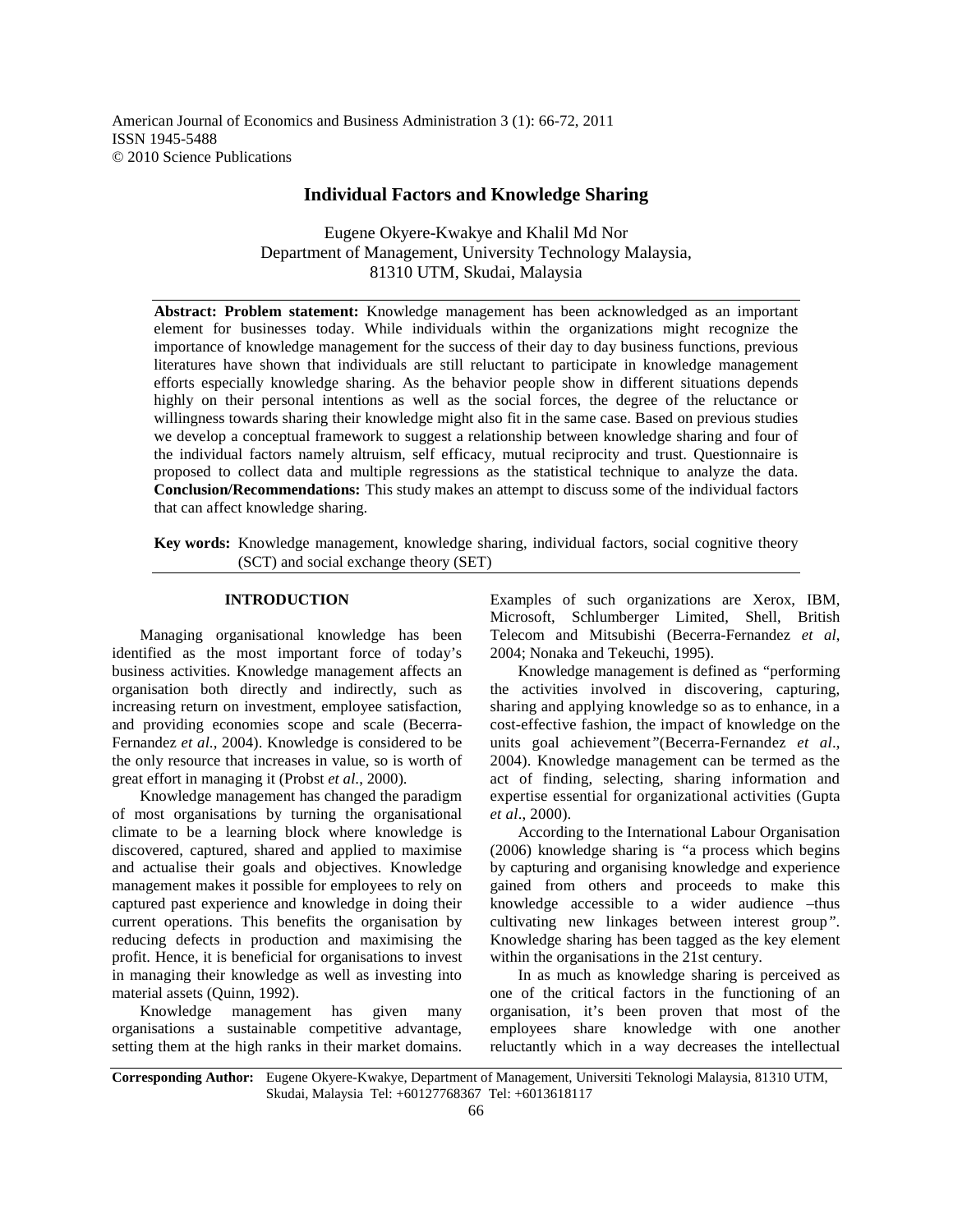capacity of the organization and its productivity (Davenport and Prusak,1998; Haas and Hansen, 2005). Organisational environment is supposed to be a learning platform or knowledge society where individuals share and capture knowledge but as indicated above knowledge, especially tacit knowledge is thought to be inaccessible for employees within the organization.

 Theoretically, knowledge sharing emanates from the social theory which is also the foundation of social exchange and social cognitive theories. Social cognitive theory defines human behavior as a dynamic, reciprocal and interactive network of a triad of personal factors, behavior and the environment (Bandura, 1989). This theory emphasizes that individuals may consider the environment, personal goals and social networks before taking the initiative to share knowledge. On the other hand, Social Exchange Theory states that voluntary actions of individuals are encouraged by the returns they receive from others (Blau, 1964). Thus the constructs, self-efficacy and altruism seems to evolve from Social Cognitive Theory, whilst mutual reciprocity and trust emanate from Social Exchange Theory. The aim of this study is to discuss the influence of individual factors i.e., altruism, self-efficacy, mutual reciprocity and trust on knowledge sharing based on the Social Exchange Theory and Social Cognitive Theory as the theoretical basis.

**Knowledge:** Knowledge does not lend itself to a precise definition, but many writers have made efforts to define it. According to Becerra-Fernandez *et al*. (2004) knowledge is a *"*justified belief about a relationship among concepts relevant to that particular area*"*. Another definition introduces knowledge as a justified truth or belief (Nonaka and Takeuchi, 1995). Knowledge is also defined as "a fluid mixed of flamed experience, values, contextual information and expert insight" (Davenport and Prusak, 1998). Zack (1999) defines knowledge as "that which comes to believe on the value on the bases of the meaningful organized accumulation of information through experience, communication or inferences".

 Most people use data, information and knowledge interchangeably. However, Becerra-Fernandez (2004) tries to draw-up the difference between these concepts. Data is identified as raw facts, figures and the truth of a subject or event. Data represents raw declaration or figures which has no meaning and intuition per se. Even though data has no meaning by itself, it is captured, stored and shared by using different forms of media to infer certain meanings by people. Information on the other hand, can be defined as data that has meaning, context, relevance and can be manipulated. Knowledge

is akin to information and data but knowledge is the richest and deepest among them (Becerra-Fernandez *et al*., 2004). A certain level of knowledge is necessary to derive information out of data (Becerra-Fernandez *et al*, 2004).

**Types of knowledge:** Tacit and explicit knowledge are the main important taxonomy of knowledge (Nonaka and Tekeuchi 1995; Polanyi, 1962). Explicit knowledge is the kind of knowledge that is communicated in a formal and systematic manner (Nonaka and Tekeuchi, 1995). Explicit knowledge is knowledge related to information and easy to articulate (Nonaka and Tekeuchi, 1995). Explicit knowledge can be found in manuals, drawings, audios, and computer programs. Explicit knowledge is easy to be captured, manipulated and assesible.

 On the other hand, tacit knowledge is quiet complicated to express and formalize (Nonaka and Tekeuchi, 1995). According to Nonaka and Tekeuchi (1995) tacit knowledge is found in individuals' minds and thoughts and difficult to codified. Tacit knowledge is difficult to transfer or share than explicit knowledge (Ipe, 2003; Sazali *et al*., 2010). According to Marzana *et al*., (2010), the most pressing issues in an organisation today is how to capture, codify employees tacit knowledge. Examples of tacit knowledge are insights, intuitions, hunches, ideas and visions.

 In the nutshell, Fatt and Khin (2010) denoted that the conversion of tacit knowledge to explicit knowledge would lead to efficient organisational learning.

**Knowledge management:** Knowledge management is defined as the act of capturing, storing, sharing and using knowledge (Davenport and Prusak, 1998). Alavi and Leidner (1999) define knowledge management as "a systemic and organizationally specified process for acquiring, organizing, and communicating both tacit and explicit knowledge of employees so that other employees may make use of it to be more effective and productive in their study".

 Knowledge management can also be described as the process of disseminating information to the right people at the right time and making good use of the knowledge resources (Ipe, 2003).

 According to Becerra-Fernandez *et al*., (2004), the effect of knowledge management on organisations includes job satisfaction, increased return on investment, competitive advantage and improvement of the process of production. The president of American Productivity and Quality Centre, Carla O'Dell, uses Schlumberger Limited as an example. The organization implemented knowledge management database where employees form an expert team that shared knowledge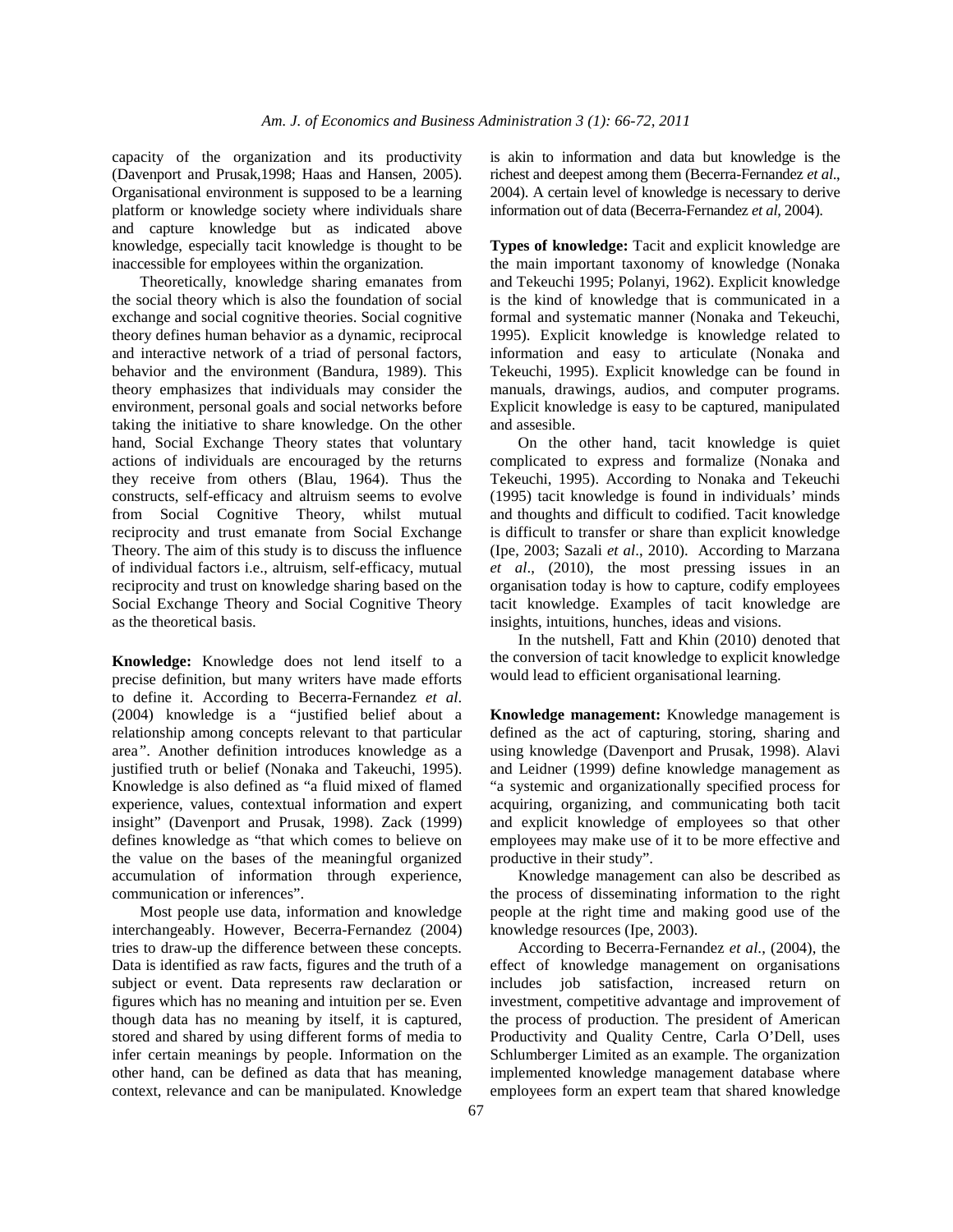among team members in order to respond to clients' enquiries. These activities improve the service delivery, reduce the number of defects in serving their customers. These in aggregate resulted in a 150 million-dollarsaving. In addition, the time that engineers used in solving and updating technical issues was reduced (O'Dell *et al*., 2000).

**Knowledge sharing:** Knowledge sharing is one of the core blocks of knowledge management. Perhaps it is the important aspect of knowledge management. Knowledge sharing is denoted as the edge to create knowledge which contributes to the increase in employees' performance and harnessing innovation (Dalkir, 2005). Knowledge Sharing is defined as a deliberate subjective act that makes knowledge reusable by other people through knowledge transfer (Polinyi, 1969). Knowledge sharing can also be defined as the act of exchanging ideas, experience through deliberations to create new knowledge (Bartol and Srivastava, 2002). De Vries (2006) denote knowledge sharing as the process of giving and receiving knowledge.

 Organizations can choose to invest all their resources into knowledge management, however, when employees are not participating in sharing their knowledge among themselves within the organization, then the knowledge management efforts become a fiasco. When knowledge is not shared in the organization then the benefits of knowledge will not be actualized.

**Individuals role in knowledge sharing:** In the process of knowledge sharing, individuals serve as knowledge generator and knowledge receptor. Individuals generate knowledge by exchanging their ideas and experience through socialisation. As a receptor of knowledge individuals seek and interpret the knowledge before it is transferred to any repository (Nonaka and Tekeuchi, 1995). In this process, it indicates that creation and sharing of knowledge depends on the conscious effort of an individual who has to set the ball rolling for knowledge to be shared or hored.

 For instance, an employee is made known of a work problem faced by a colleague. The employee has the solution to the problem. The employee may share or may not share the knowledge with the colleague. It is up to him or her to share the knowledge with the colleague. The decision to share the knowledge may be influenced by his or her personal beliefs on knowledge sharing. The example indicates that individuals serve as a pivotal role in the process of knowledge sharing. Nonaka and Tekeuchi (1995) posits that, knowledge management process perhaps, knowledge sharing will not be successful within an organisation without the involvement of humans. Therefore, it is important to understand individual factors that influence individuals to share knowledge.

#### **Theoretical background:**

**Social cognitive theory, the construct and knowledge sharing:** Social cognitive theory is a theory that has it bases in social learning theory. It defines individual behavior as dynamic, reciprocal or interactive network of personal factors, behavior and the surroundings (Bandura, 1989). This theory was introduced by Bandura and has its foundations in social learning theory, arguing that individual learning is influenced by the environment. The environment denotes the people and the artifacts within the organization. These emphasize that individuals' initiative to accomplish something may depend on the combination of these triadic factors.

 This theory postulates that the combination of the three human behavior factors breed to a formulation of a certain outcome and expectation that lead to a decision (Bandura, 1989). These allude to the fact that individuals consider a combination of factors that are personal, social and environmental to make decisions on either to exhibit a certain behavior or not.

 The social cognitive theory argues that the mind of an individual is an active tool which guides one's steps towards formulating expectations, abilities and outcomes (Bandura, 1989).In the context of knowledge management this theory can explain that if individuals are not sure of their capabilities and the outcome of the knowledge they are supposed to share, they may not share it. This shows that individuals build confidence before sharing their knowledge. If they feel incapacitated they will not share, however individuals may still share knowledge when their expectation of the outcome is high.

 According to Bandura (1997) self efficacy is the judgments of one capability to organize certain behavior. Those individuals formulate their self efficacy based on their environment, personal, goals and the social network they find themselves in. Hence one may formulate a degree of self efficacy depending on the expectation of the outcomes. People may develop higher self-efficacy to exchange their knowledge when there is cooperation within the environment and the social network that they found themselves in.

 Altruism also has a linkage with Social Cognitive Theory in that individuals weigh the psychological benefits before getting involved in sharing their knowledge. Even though an altruistic person may be seen as a person who donates without seeking any return, a study by Honeycutt, (1981) argues that an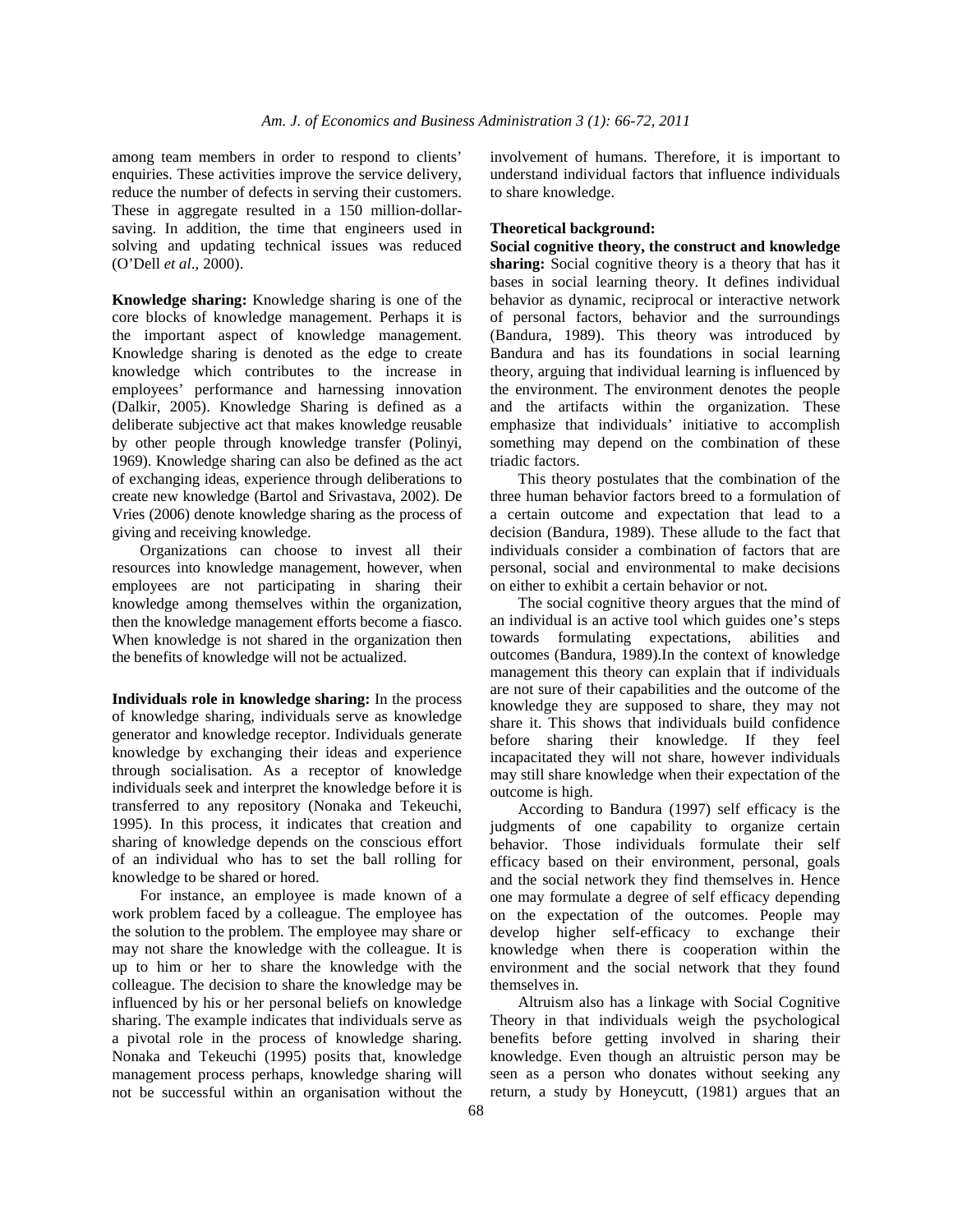altruistic person gains a kind of control over the recipients. Moreover, an altruistic behavior of giving out something without expecting any return is personal. Therefore an altruistic individuals act upon their personal goals to undertake certain initiative whilst social cognitive theory also argue that individuals ability to exhibit certain behavior is based on the triadic factors, which highlights personal goals as a factor.

**Social exchange theory, the constructs and knowledge sharing:** Social exchange theory is one of the models used in explaining knowledge sharing behavior (Blau, 1964). Social exchange theory is concerned with people behavior, outcomes or benefits, environment and the interpersonal network between individuals (Blau, 1964).

 In actual sense the Social Exchange Theory views relationships or exchanges as cost-benefit analyses. It states that people will try to maximize profit and minimize cost in their endeavour. The benefit of this behavior is normally intangible and based on the expectation of the future outcome. Social Exchange Theory posits that individuals may not involve in certain activities unless they view the outcomes as being positive.

 In the process of exchange the donor assumes a confirmation of positive returns before exhibiting the action. Here it is not a commodity exchange form where there is an agreement; but there can be just a mental assumption of the positive outcome.

 Social exchange theory argues that individuals may form their knowledge sharing behavior based on the future expectations, meaning that individuals will not share when they perceive activities as mere costs, but intend to share when positive returns are expected.

 Reciprocity indicates that people may exhibit knowledge sharing behavior with the intention of accruing positive rewards. The social exchange theory also posits similar ideology that individuals share their knowledge only when they perceive benefits after the activity. The social exchange theory can be deduced as the foundation of mutual reciprocity which argue based on the benefit returns and states that one will not exhibit certain behavior unless the expectation of the outcome is positive (Blau,1964).

 On the construct of trust, individuals will not consider certain activities when they feel uncertain about associated future returns. In other words people will decide on a behavior based on the trust they have for the system. Individuals develop their trust for another only when they are guaranteed that their dealings with the person will not cost them. When there is existence of trust between two people they turn to easily cooperate among each other (Molm, 2003).

 This alludes to the fact that when individuals perceive other partners untrustworthy they will not exchange or cooperate with them since there is a certain level of uncertainty. Based on this discussion on trust one may conclude that trust within two individuals may encourage them to share their knowledge. The link between social exchange theory and trust is that knowledge being shared won't cause harm to the giver.

#### **Hypothesis:**

**Trust:** Trust is the focal point of every relationship within the organization (Fox, 1974). Trust is defined as the act of becoming open to people based on the good recognition of the result of their action (Gambetta, 2000; Regilsberger *et al*., 2003). With trust people tend to risk, with the intention of the other partner would not cause any harm. Trust has been proven to be the most cost efficient technique that enhances knowledge sharing within the organization (Dyer and Singh, 1998). Trust enhances the act of knowledge sharing within the members of the organization. Whenever there is trust within individuals in an organization there is a tendency of higher cooperation and commitment (Molm, 2003).

 According to Nonaka and Tekeuchi (1995) trust among people (interpersonal trust) contributes to improvement in knowledge sharing behavior among employees. Kalantzis and Cope (2003), conclude in their study that inter-personal trust is directly proportional to knowledge sharing.

 We feel that, people will be motivated to share their knowledge when they perceive the recipients to be honest, trustworthy, and reliable. Higher trust will make individuals not think of any future negative occurrence on the activities and will share their knowledge. The first hypothesis is proposed.

Hypothesis 1: There is a positive relationship between trust and knowledge sharing behavior

**Altruism:** Altruism can be referred to as a behavior that costs an individual and benefit the other person. People donate something to other people without thinking of any returns when showing altruistic behavior. Altruism is a costly activity that profits others (Chattopadhyay, 1999). Normally, some individuals may share their experience and knowledge with others without thinking of the benefit he or she may gain from it. From the definitions above, it can be seen that individuals within an organisation may share their knowledge freely without thinking of any strings attached. We postulate that individuals with higher altruism may easily share their knowledge than individual with low altruism. In her study, Lin (2007)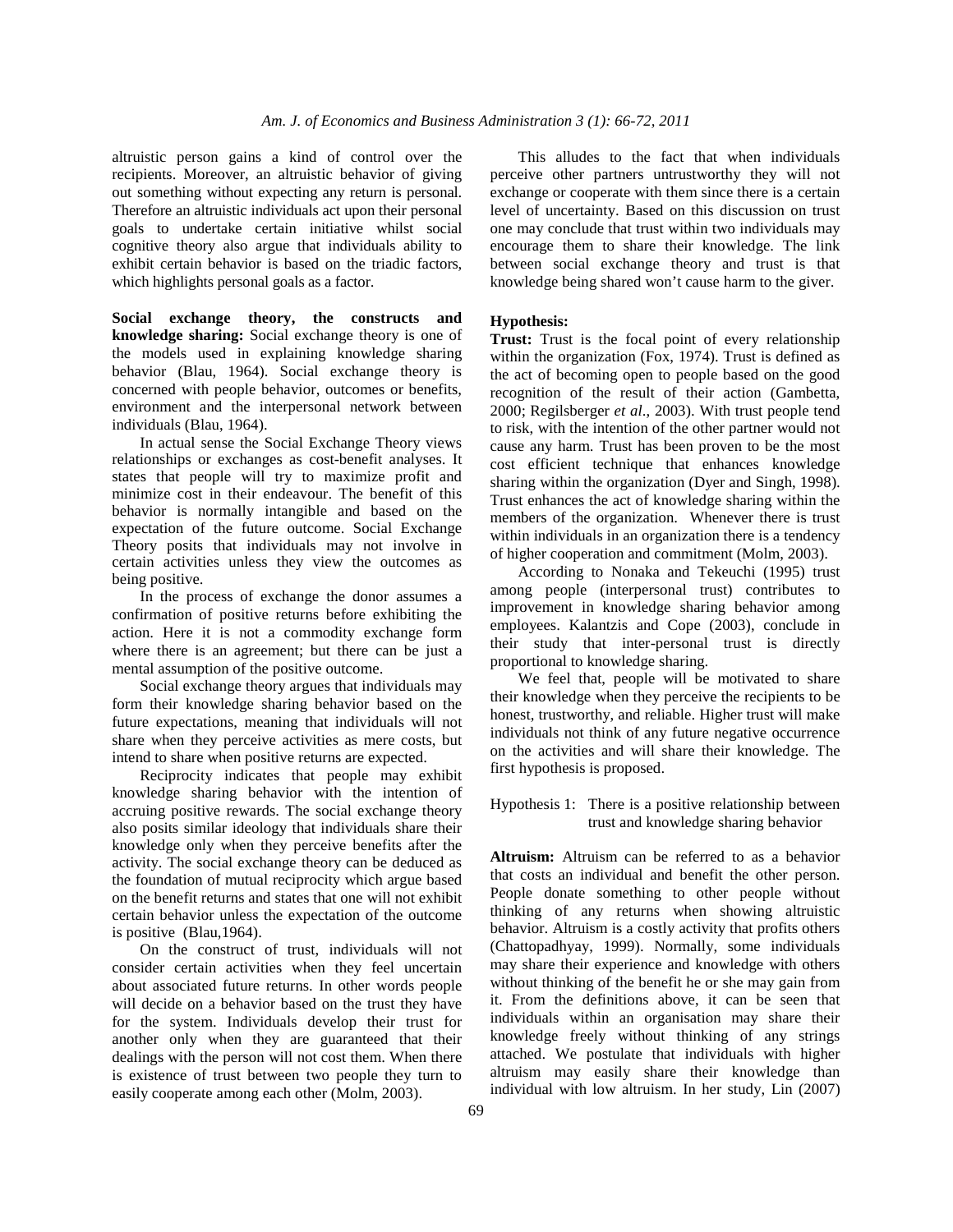found that, females have high altruism than males and so they tend to share knowledge more than men. This leads to the next hypothesis.

Hypothesis 2: Altruism has a positive relationship with knowledge sharing behavior

**Mutual reciprocity:** According to Davenport and Prusak (2008), mutual reciprocity is one of the key enablers of knowledge sharing. According to Blau (1964) reciprocity is "actions that are contingent on rewarding reactions from others and that cease when these expected reactions are not forthcoming". According to Kelley and Thibaut (1978) individuals involved in virtual teams would share their knowledge when they perceive a commensurate behavior from the other partner. It was confirmed that knowledge sharing within communities of practice (CoPs) is enhanced through reciprocity behavior shown by individuals (Wasko and Faraj, 2005). Study by (Chiu *et al.*, 2006) concludes that reciprocity has a positive significant relationship to knowledge sharing behavior.

 Mutual reciprocity is about cost and benefit. In the context of knowledge sharing, the donor of the knowledge will decide whether the recipient possesses potential of giving back a positive outcome. People tend to weigh others' capabilities before they exhibit certain behavior. They intend not to lose in any endeavour so they will not share their knowledge to someone who has nothing to offer. This leads to the next hypothesis.

Hypothesis 3: Mutual Reciprocity has a positive relationship with knowledge sharing

**Self-efficacy:** According to Bandura (1997) self efficacy is people's judgments of their capabilities to organize and execute courses of action. It concerns not with the skills one has but with judgments of what one can do with whatever skills one possesses.

 According to Endres *et al*. (2007) the act of individuals making judgement on their capabilities gives an insight into how people make decisions on sharing their personal knowledge. Bandura (1997) postulates that, self-efficacy determines the willingness of a person to perform certain activities. In addition, a study conducted by Elias *et al*. (2010) concludes that self efficacy influences students' adjustment behavior.This indicates that individuals' behavior of sharing their knowledge may be affected by their selfefficacy. Research by Endres *et al*. (2007) posits that individuals environment contribute to the formulation of self-efficacy which leads to knowledge sharing. We



Fig. 1: Conceptual framework

believe that individuals with a higher self efficacy may share their knowledge and past experience more willingly than individuals with low self efficacy because individuals with higher self efficacy would formulate a positive judgement on their capabilities which would motivate them to share their knowledge. Thus the last hypothesis is proposed.

Hypothesis 4: Self-efficacy has a positive relationship with an individual's knowledge sharing behavior

 The hypotheses are summarized in a diagram form in Fig. 1.

**Proposed empirical test:** We propose an empirical study to test the hypotheses we just suggested. A questionnaire can be used to collect data on individual variables i.e., altruism, trust, self-efficacy and mutual reciprocity and dependent variable i.e., knowledge sharing. Each items used to measure the construct will be on the 5 points likert scale ranging from strongly agree to strongly disagree. The questionnaire consists of part A and part B.

 The part A may capture the respondent's demographic variables, which includes: Age, Gender, Tenure, and Level of education and Position. These would be closed ended questions where respondent only has to choose from the list of categories attributed to them. Part B would consist of about 25 liker scale questions, 5 questions for each of the variables. That is the independent variables and the dependent variable i.e., altruism, trust, reciprocity, self-efficacy and the dependent variable knowledge sharing. We propose a multiple regression as the statistical technique to test the relationships.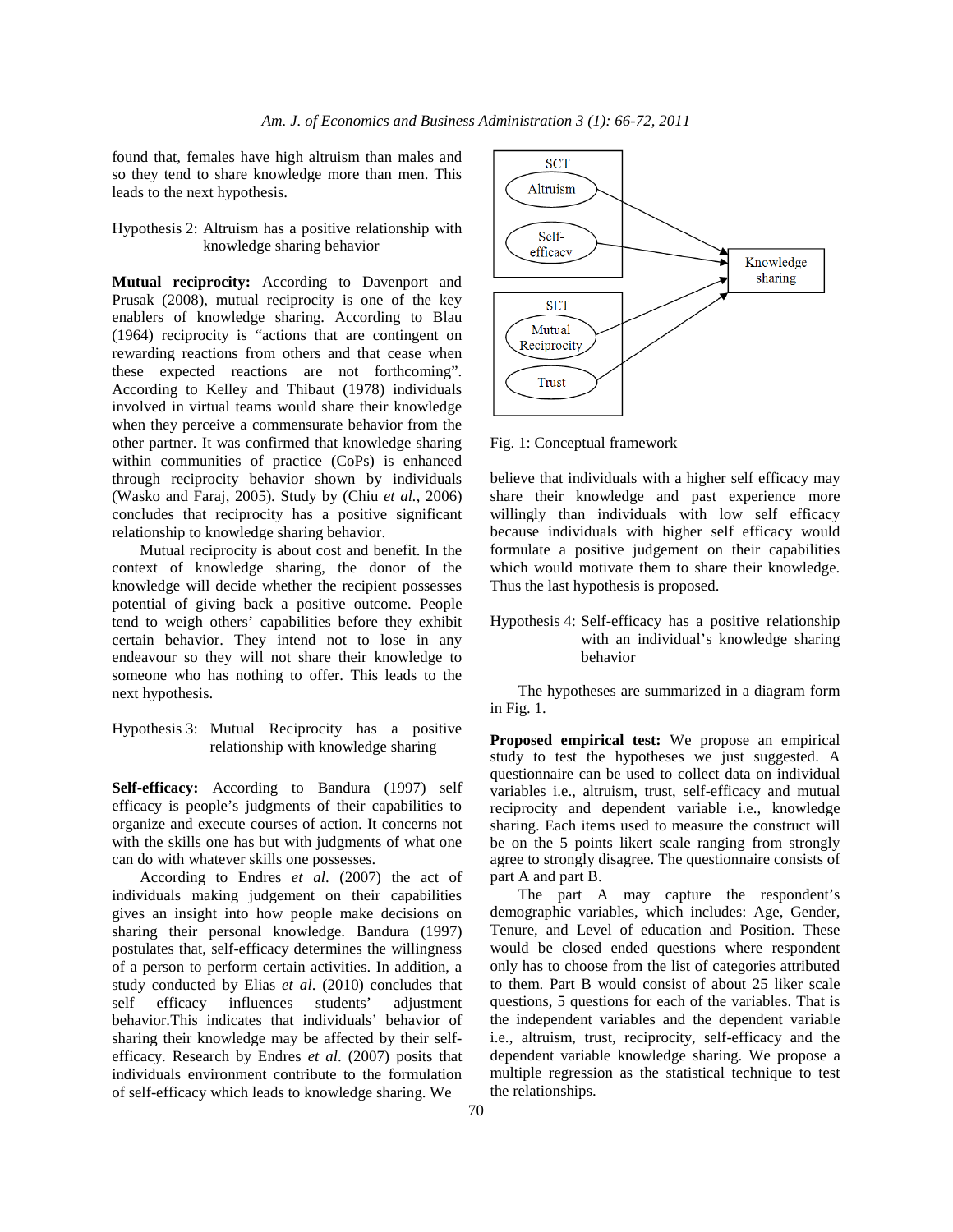#### **CONCLUSION**

 As Nonaka and Tekeuchi (1995) indicated organisations would not succeed in creating knowledge without individuals since individuals are considered as being key elements in knowledge management. This study makes an attempt to discuss some of the individual factors that can affect knowledge sharing.

## **REFERENCES**

- Alavi, M. and D. Leidner, 1999. Knowledge management systems: Emerging views and practices from the field. Communications Ais, 1:1-36. http://dx.doi.org/10.1109/HICSS.1999.772754
- Bandura, A., 1989. Social Cognitive Theory. In: Analysis of Child Development, R. Vasta (Ed.). Jai Press Limited, Greenwich, CT., pp: 1-60. http://www.des.emory.edu/mfp/BanduraPubs.html
- Bandura, A., 1997. Self-efficacy in changing societies. 1st Edn., Britain, UK: Cambridge University Press. ISBN: 0-521-47467-1, pp: 8-20.
- Bartol, K. and A. Srivastava, 2002. Encouraging knowledge sharing: The role of organisational rewards. J. Leadership Organiz. Stud., 9: 64-76. htpp//dx.doi.org/10.1177/1071791902 00900105
- Becerra-Fernandez, I., A. Gonzalez and R. Sabherwal, 2004. Knowledge management: Challenges, Solutions and Technologies, New Jersey: Pearson Education Inc. ISBN: 0131016067, pp: 10-25.
- Bhatt, G., 1998. Managing knowledge through people knowledge and processes. Manage. J. Knowl. Manage., 5: 165-171. DOI: 10.1002/(SICI)1099- 1441(199809)
- Blau, P., 1964. Exchange and Power in social life. 13th Edn., John Wiley and Sons, New York. ISBN: 978- 0471080305, pp: 352.
- O'Dell, O.C., H.F. Lopez., K.M. Hubert, P. Odem and C. Raybourn, 2000. Successful Implementing Knowledge Management, U.S.A: American Production Duality Centre. Http://help.sharepoints.com
- Chattopadhyay, P., 1999. Beyond direct and symmetrical effects: The influence of demographic dissimilarity on organisational citizenship behavior. Academy Manage. J., 1: 273-287. DOI: http://dx.doi.org/10.2307/256919
- Chiu, C.M., M.H. Hsu and E.T.G. Wang, 2006. Understanding knowledge sharing in virtual communities: An integration of Social capital and social cognitive theories. Decision Support Sys., 42: 1872-1888.
	- http://dx.doi.org/10.1016/j.dss.2006.04.001
- Fatt, C.K. and E.W.S. Khin, 2010. The social-technical view of knowledge management in services industries. J. Soc. Sci., 6: 256-264. ISSN: 1549- 3652
- Dalkir, K., 2005. Knowledge Management in Theory and Practice, Elsevier, Oxford. ISBN: 075067864X, pp: 30-44.
- Davenport, T.H. and L. Prusak, 1998. Working knowledge: How organisation manage what they know. 1st Edn., Havard Business school Press, Boston and Massachusetts. ISBN: 0875846556, pp: 23-76.
- De Vries, R.E., B.V. den Hooff and J.A. De Ridder, 2006. Explaining knowledge sharing: The role of team communication styles, job satisfaction and performance beliefs. Communication Res., 1: 115-135. http://dx.doi.org/10.1177/0093650205285366
- Dyer, J.H. and Singh, 1998. The relational View: cooperative strategy and sources of interogranisational competitive advantage. Academy Manage. Rev., 23: 660-670. http://www.jstor.org/stable/259056
- Endres, M.L., S.P. Endres, S.K. Chowdhury and I. Alam, 2007. Tacit knowledge sharing, self efficacy theory and application to the open community. J. Knowl. Manage., 11: 92-100. DOI: 10.1108/13673270710752135
- Fox, A., 1974. Beyond Contract Power and Trust Relations. 1st Edn., London: Faber and Faber. ISBN: 057110469X, pp: 408.
- Elias, H., N. Noordin and R.H. Mahyuddin, 2010. Achievement, motivation and self efficacy in relation to adjustment among university students. J. Soc. Sci., 6: 333-339. ISSN: 1549-3652
- Gambetta, D., 2000. Can we trust? Trust: Making and breaking cooperative relationships. 1st Edn., Department of sociology University of Oxford, ISBN: 978-0-471-38922-4, pp: 213-237.
- Gupta, B., L.S. Iyer and J.E. Aronson, 2000. Knowledge management: practices and challenges. Indus. Manage. Data Sys., 100: 17-21. ISSN: 0263- 5577
- Haas, M.R. and M.T. Hanson, 2005. When using knowledge can hurt performance: The value of organisational capabilities in a management consulting. Strategic Manage. J., 26: 1-24. DOI: http://dx.doi.org/10.1002/smj.429
- Honeycutt, J.M., 1981. Altruism and social exchange theory: the vicarious rewards of the altrustic. Mid-Am. Rev. Sociol., 6: 93-99. http://kuscholarworks. ku.edu/dspace/handle/1808/4880